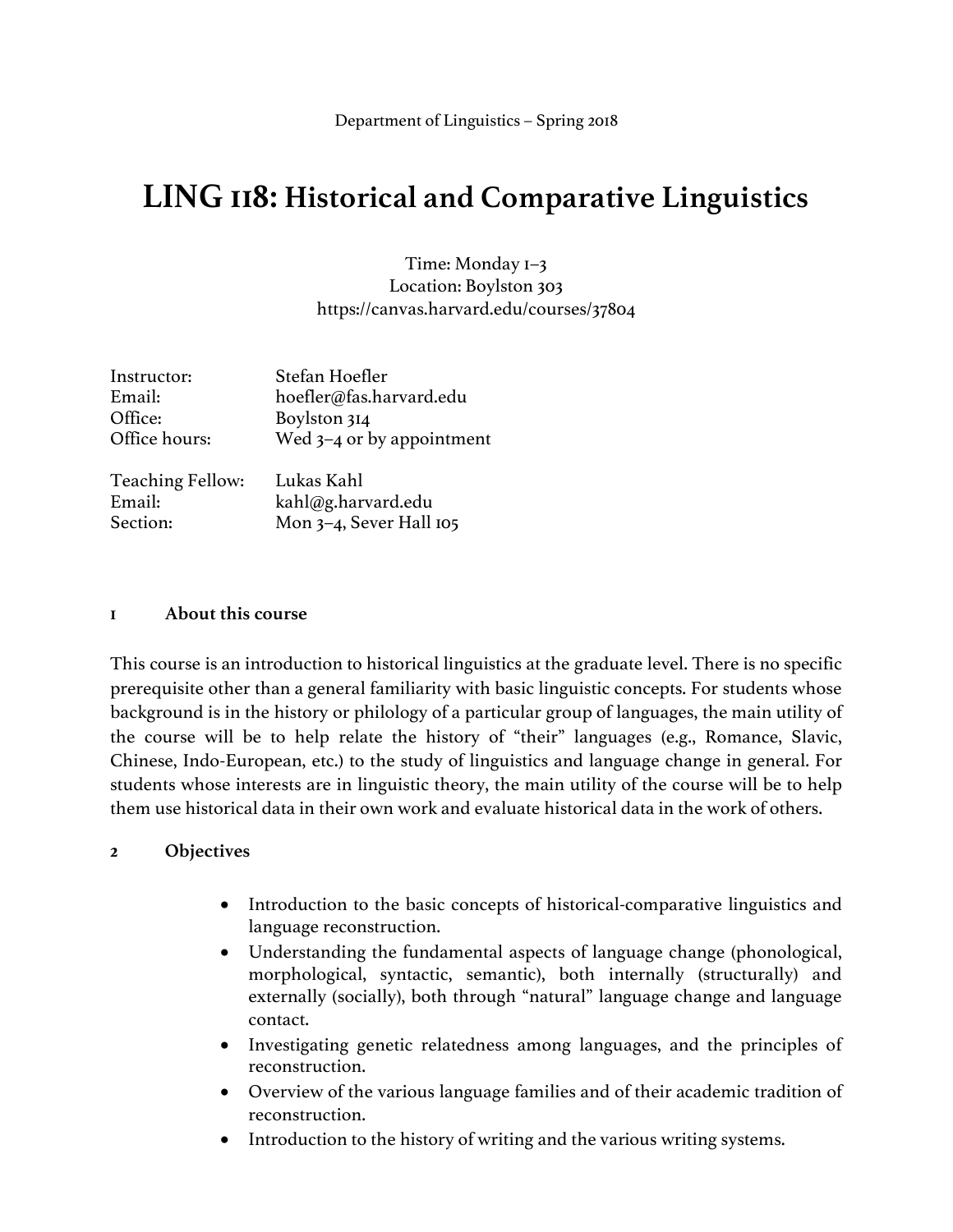#### **3 Requirements**

Students are expected to do the following:

- **Attend and participate in all lectures** (15%). Attendance is mandatory. However, you are allowed 2 absences when you provide a written excuse before the beginning of the class. Students are asked to participate in the discussion of the textbook chapters, homework problems, etc. Sometimes, small-group practice will be conducted during classes and students will be expected to work together as a team.
- **Reading** (10%). Students are expected to complete the assigned readings before each lecture as they complement the lectures and provide the necessary background. Every now and then, there will be a quiz at the beginning of the class with questions related to the reading assignments.
- **Problem sets** (25%). The homework assignments will be graded for content. They usually consist of problem sets based on the subject of the preceding lecture(s) to make sure students are fully capable of solving them. Homework is to be printed out (unless it is hand-written), stapled, and handed in at the beginning of class. Students are encouraged to work with colleagues in order to figure out the problem sets. All the work that is turned in must be in your own words, however. Late submissions will only be accepted under special circumstances.
- **Write a term paper** (50%). The paper should be on a specific historical problem or phenomenon in a specific language or language family. There are no other restrictions, provided the problem/phenomenon is investigable  $-$  i.e., that there is sufficient material in languages you can read to make it a feasible paper topic.

### **4 Textbook**

• Hans Henrich Hock & Brian D. Joseph, *Language History, Language Change, and Language Relationship*, *An Introduction to Historical and Comparative Linguistics*, 2nd revised edition, Berlin: Mouton de Gruyter, 2009.

### **(The book will be available on Canvas.)**

Readings from other sources will also be posted on Canvas.